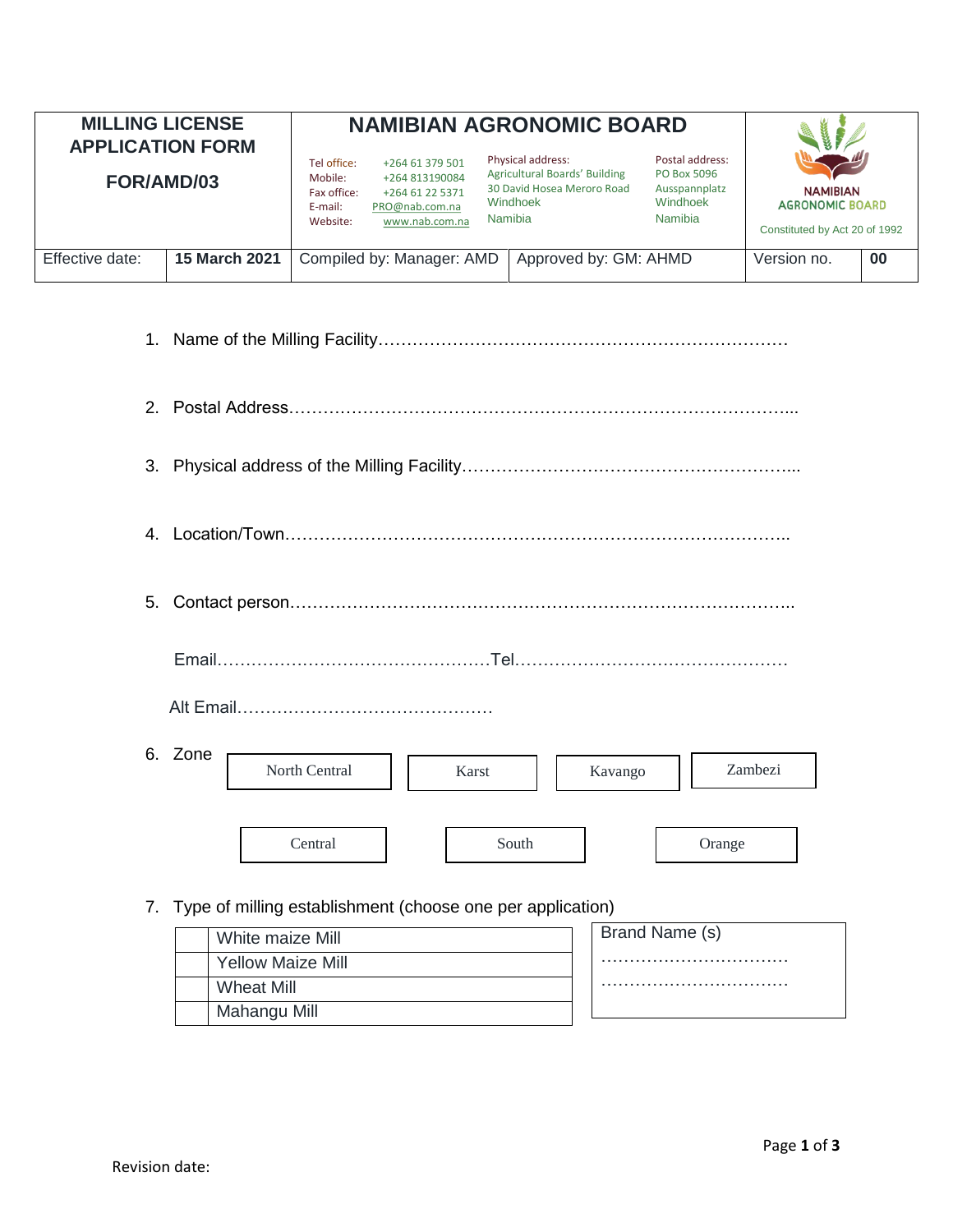8. Type of end product/ processed product (tick the correct product)

White Maize

|               | <b>Brand Name(s)</b> |
|---------------|----------------------|
| Supper        |                      |
| Special       |                      |
| <b>Sifted</b> |                      |
| Unsifted      |                      |

| Wheat |                          | Mahangu           |  |
|-------|--------------------------|-------------------|--|
|       | <b>White Bread flour</b> | Fermented flour   |  |
|       | <b>Brown Bread flour</b> | Fermented meal    |  |
|       | Cake flour               | Unfermented flour |  |
|       | Self-rising flour        | Unfermented meal  |  |
|       | <b>Ready Mix</b>         | Unspecified flour |  |
|       | Pre-Mix                  | Unspecified meal  |  |

## 9. Category of the Miller If producer miller

#### a)

| <b>Producer Miller</b>   |  |
|--------------------------|--|
| <b>Commercial Miller</b> |  |
| Seasonal miller          |  |

| b | Irrigation |      |
|---|------------|------|
|   |            | Ha   |
|   | Dry land   |      |
|   |            | Ha   |
|   | Total      |      |
|   |            | На п |

c)

| <b>Grain Storage Capacity</b> |                |       |  |  |  |  |
|-------------------------------|----------------|-------|--|--|--|--|
| Silo (s)                      | Suitable sheds | Total |  |  |  |  |
| tons                          | tons           | tons  |  |  |  |  |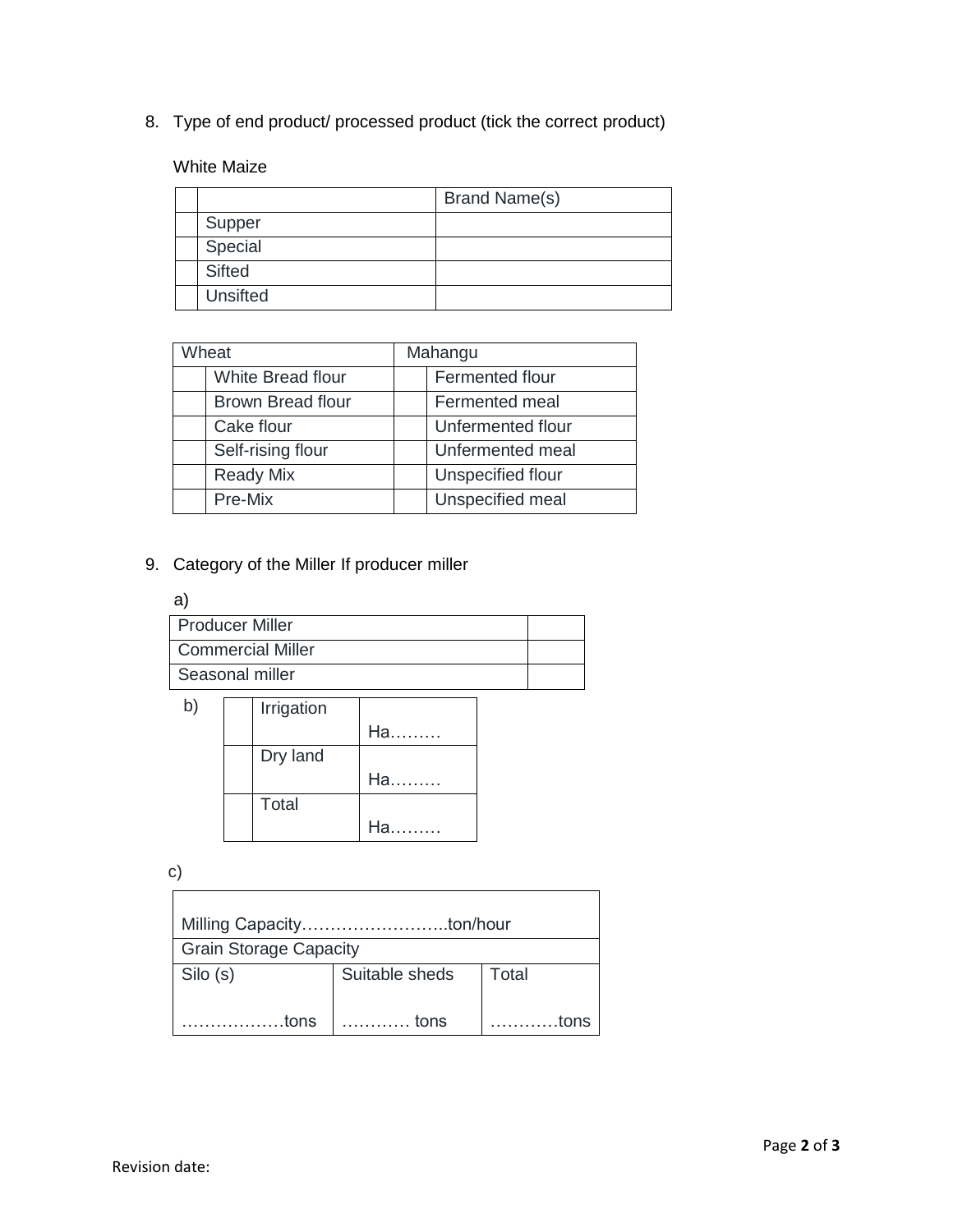#### 10. Type of technology employed

| 1. Hammer mill     | 1. inlet auger               |
|--------------------|------------------------------|
| 2. Roller mill     | 2. auger to bin              |
| 3. Degeminator     | 3. auger to mill             |
| 4. Pre-cleaner     | 4. mechanical packaging      |
| 5. Dehuller        | 5. scale (manual/electrical) |
| 6. Sifter          | 6. bag stitcher              |
| 7. Conditional bin | 7. blowers                   |
| 8. Cleaning plant  | 8. elevators                 |

### 11. Checklist of documents to be provided (tick provided documents). Renewal registrations are only required to submit number 5, 6, 7, and 8.

| 1. Business plan of the establishment                                            |
|----------------------------------------------------------------------------------|
| 2. Milling equipment/ Envisaged processing technology                            |
| 3. Map/ Detailed route description to the milling facility                       |
| 4. Proof of company registration, reservation for brand name and logo from       |
| Registrar of Trade Marks                                                         |
| 5. Certificate of good standing from the Receiver of Revenue and Social Security |
| Commission                                                                       |
| 6. Municipal Fitness certificate or Health certificate from Ministry of Health   |
| 7. Completed FSSC (Food Safety System Compliance) inspection by NAB              |
| <b>Inspector</b>                                                                 |
| 8. Proof of payment for milling facility registration fees                       |

**………………………….. ………………**  Signature of the Applicant **Date Date Date Date**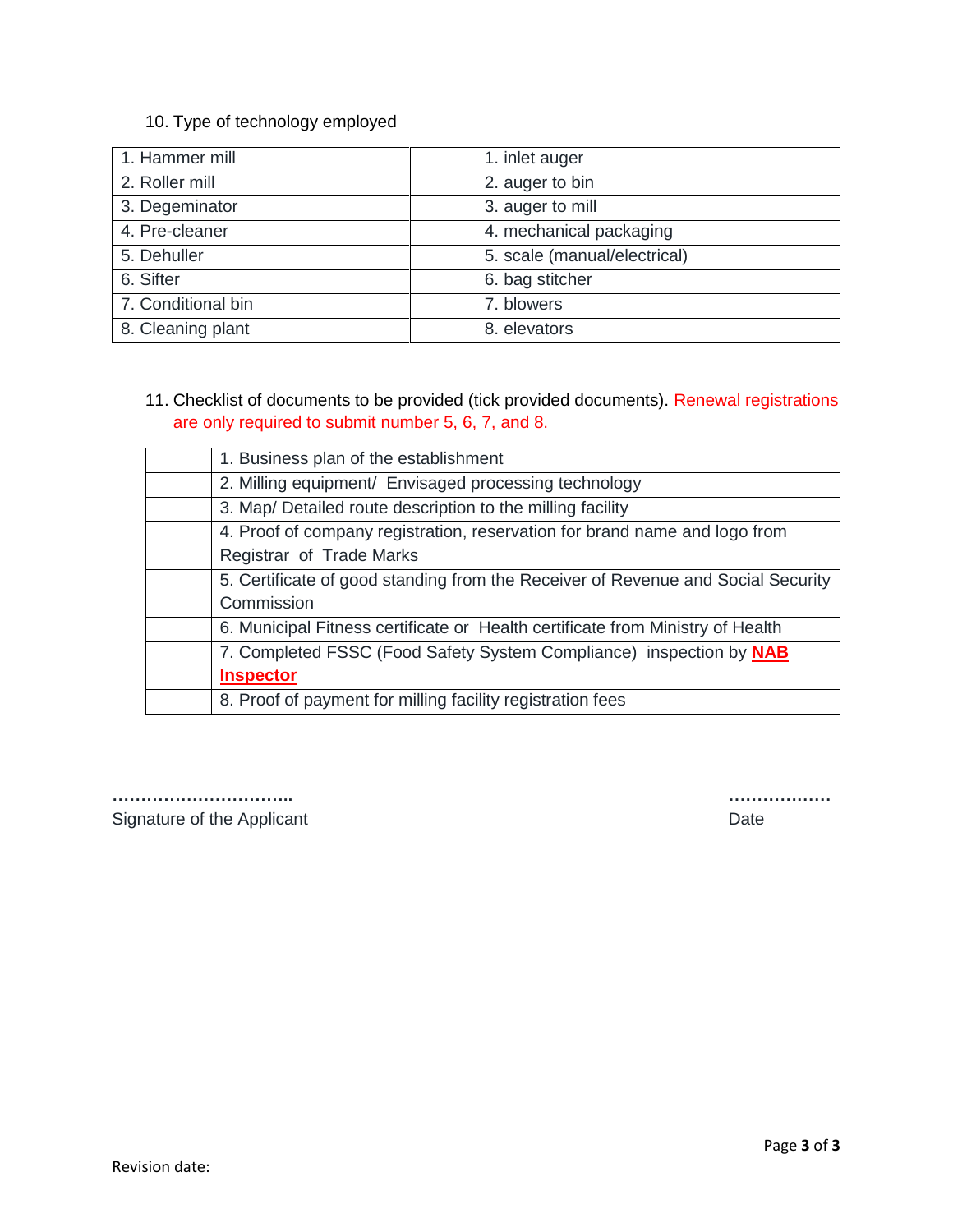| POL/AMD/01     |               |                          | <b>POLICY ON MILLING LICENCE</b><br><b>CONDITIONS</b> |             | <b>NAMIBIAN</b><br><b>AGRONOMIC BOARD</b> |
|----------------|---------------|--------------------------|-------------------------------------------------------|-------------|-------------------------------------------|
| Effective date | 30 March 2020 | Compiles by: GM:<br>AHMD | Approved by: CEO                                      | Version no. | 00                                        |

### **1. This registration is valid for one year unless the NAB suspends same beforehand:**

- a) At the request of the holder;
- b) Because the holder has failed to utilize his registration for an uninterrupted period of a year;
- c) On account of contravening the Agronomic Industry Act (No. 20 of 1992) and subsequent regulations thereto;
- d) Because the holder failed to comply with any condition upon which this registration is granted or with any prohibition, restriction, direction or regulatory measure issued in terms of the said Act;
- e) Because it appears that the information in the holder's application for registration, on the basis of which this registration was granted, is incorrect;
- f) For any reason which NAB may deem necessary to promote the Agronomic Industry and to facilitate the production, processing, storage and marketing of controlled products in Namibia;
- g) Upon the holder's failure to erect or construct and maintain the facilities of the nature, dimension or capacity as set out in its application or within the time frame is set out in the application.

# **2. This registration is, notwithstanding the provisions contained in or promulgated by virtue of the Agronomic Industry Act (No. 20 of 1992) also subject to the following conditions:**

- a) This certificate shall be prominently displayed on the above-mentioned premises;
- b) The rights and duties conferred by this certificate are not transferable by the holder and in the event that the holder is a company, trust, partnership or legal person, the controlling interest of such entity may not be gained or transferred without prior written approval of NAB first having been obtained;
- c) The holder shall take all necessary precautions, to the satisfaction of NAB, for keeping his premises, his barns and the grain that he stores, free of and protected from the infestation by insects and/or toxic substances.
- d) The holder shall advise NAB in writing forthwith of any changes in his postal address and physical address.
- e) The holder shall display a signboard bearing his trade name in clearly legible letters in a prominent position on the above-mentioned premises;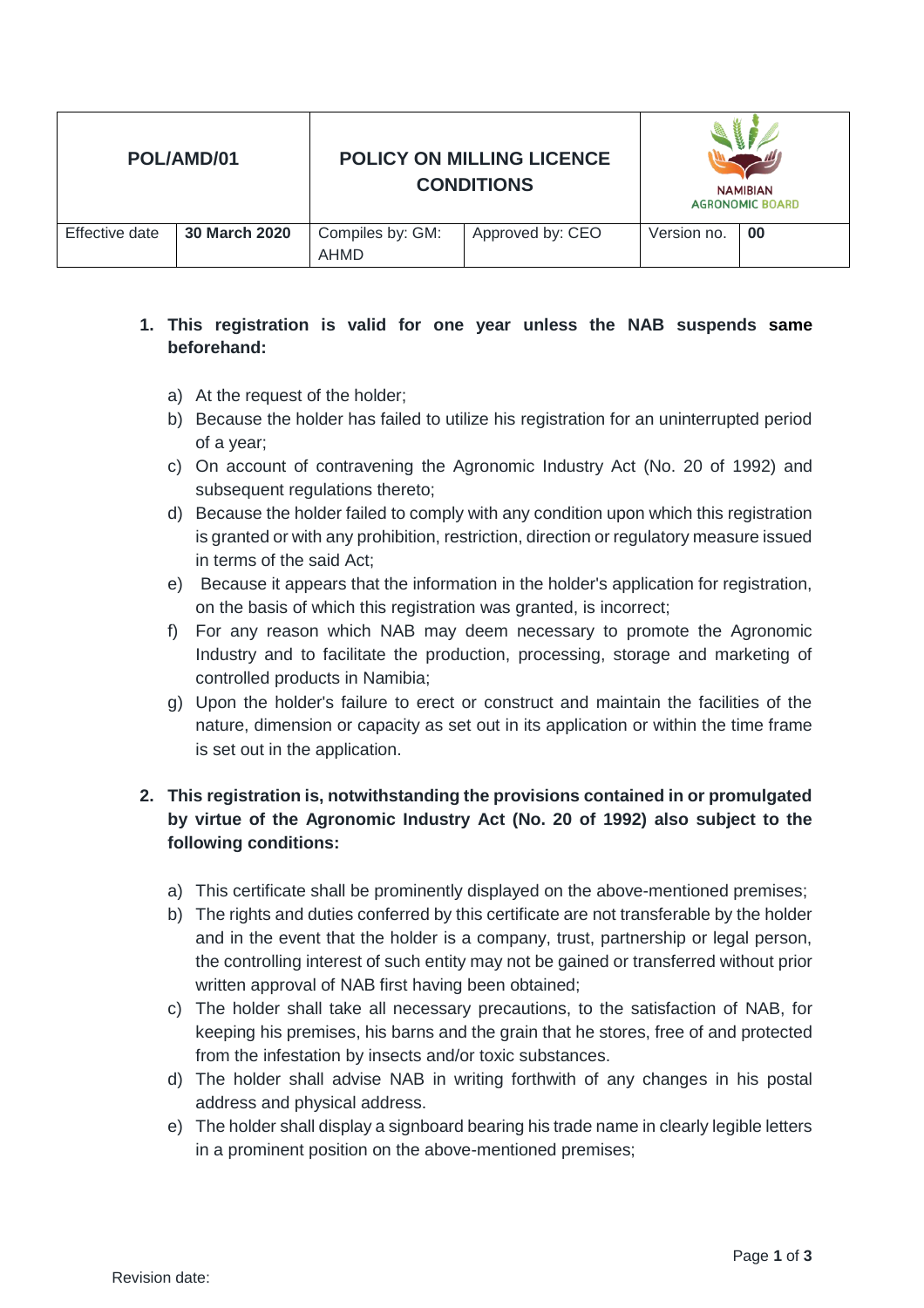- f) The holder shall furnish NAB with weekly returns during closed border period as well as the monthly returns during open border period as it remains compulsory as before;
- g) Millers must keep auditable financial records. If during the reconciliation (or any other) process, the Secretariat suspects any irregularities, discrepancies or false statements, then the Secretariat may appoint (a) registered external auditor(s) to conduct a limited audit as explained in point 2 (g) above. Should the auditor's report support the figures submitted by the miller, then the auditing expenses will be for NAB's account. The Secretariat will have the discretion to commission frequent annual spot checks by way of auditing miller's books;
- h) If any irregularities, discrepancies of false information in the statement are found or if the financial records of the miller are found to be un-auditable:
	- The miller will have to pay for the auditing expenses.
	- The milling license be suspended until the audit has been paid in full.
- i) The holder shall not expand or upgrade the capacity of his processing facility without the prior written consent from NAB;
- j) The establishment and operation of the relevent processing facility remains the holder's own liability;
- k) The establishment and operation of the processing facility remains the holder's own liability;
- l) With the annual renewal of the licence, millers must submit a certificate of good standing with the Receiver of Revenue. Prospective millers must submit the certificate with their application;
- m) Millers are **obliged to collect** by way of deducting the **producer levies (1.4%)** as gazette from time to time and pay such monies together with their own processor's levies, over to NAB.

(1.4% + VAT) on behalf of NAB and to send such monies to NAB together with their own processor's levies (1.4% + VAT).

- n) The following labelling specifications as determined by the NAB must be adhered to:
	- i. Information to be displayed on bags;
	- Name, postal address, physical address and contact details
	- Logo as registered with the Registrar of Trade marks
	- Class of maize meal and wheaten/mahangu flour
	- Moisture content when packed (must not exceed 14%)
	- Micro-nutrient fortification

ii. Meal of flour sold in bags shall:

- Comply with specifications as described by the division Standards, Weights and measure in the Ministry of Industrialization, Trade and SME **Development**
- Bags shall be new, clean, not stained by anything other than trademarks due to sun exposure
- Be strong enough for conveyance.